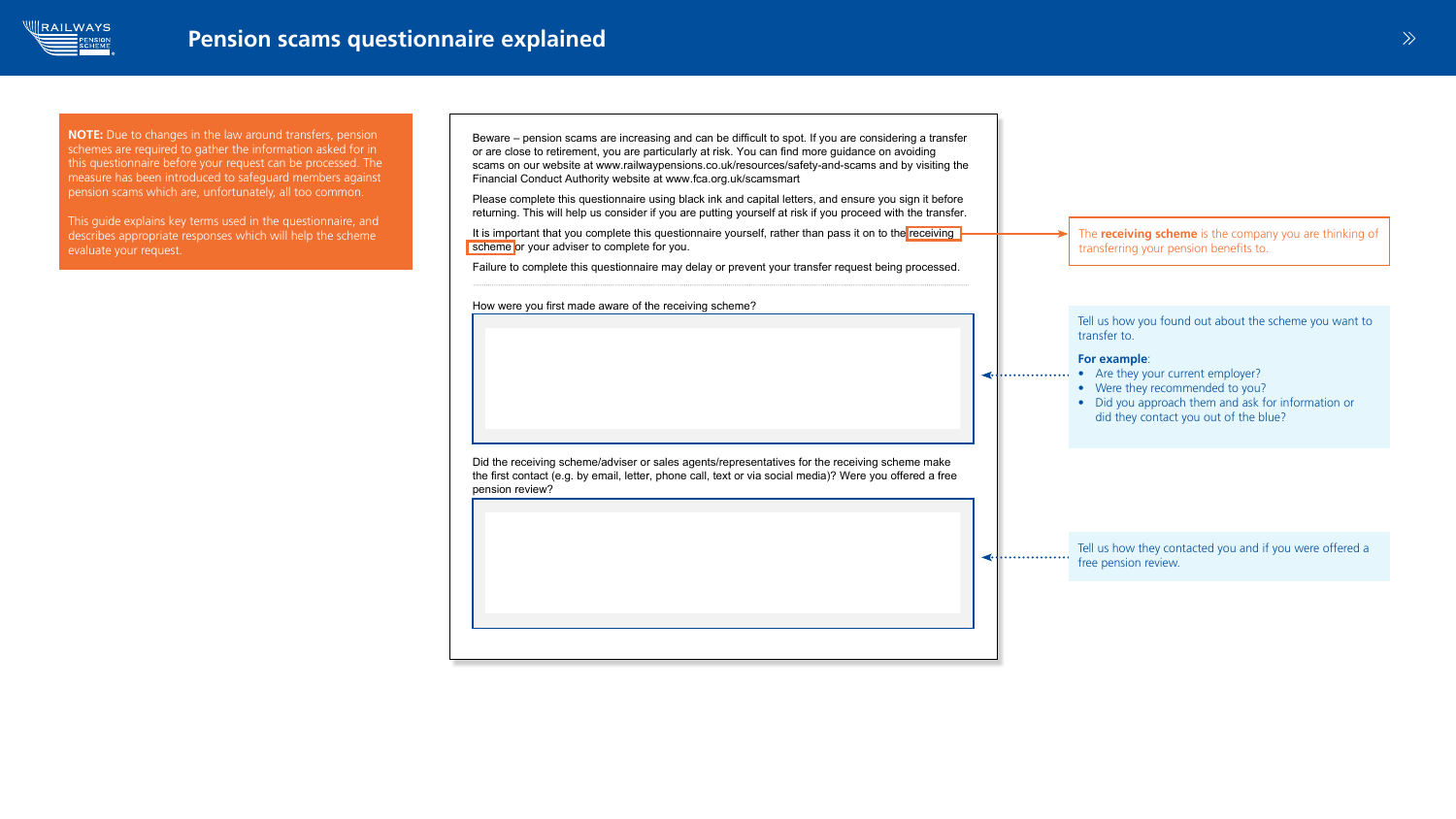have received about the receiving scheme.





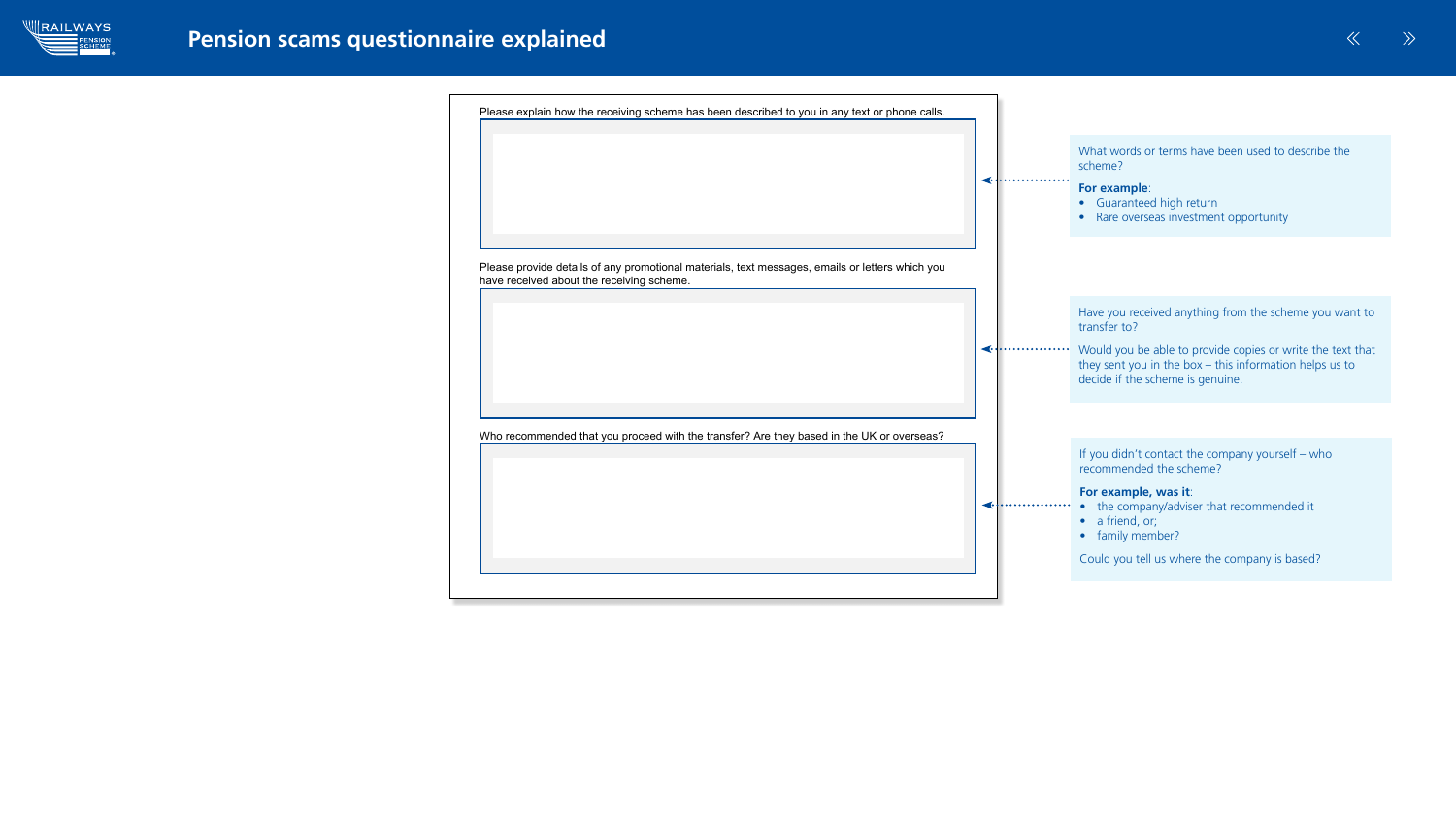

Answer either yes or no to all these questions.

If you answer **yes** could you give more details.

Have any transfer requests for other persion plans, which you may have with other persion plans, which or  $\alpha$ 

| Have you been given a formal Advice or Suitability Report which is specific to you and your<br>circumstances and covers your attitude to risk and the investments that will be made on your<br>behalf?       | Have any transfer requests for other pension plans, which you may have with other providers or<br>administrators to this scheme, been refused?                            |
|--------------------------------------------------------------------------------------------------------------------------------------------------------------------------------------------------------------|---------------------------------------------------------------------------------------------------------------------------------------------------------------------------|
| Were you told that you could take advantage of a loophole, a 'time-limited' offer or receive a                                                                                                               | Do you know how your money will be invested? Have you been promised a specific/guaranteed rate<br>of return?                                                              |
| higher tax-free lump sum as a result of transferring? Was a courier used to deliver or collect any<br>documentation?                                                                                         |                                                                                                                                                                           |
| Have you received written details of any fees, charges or exit penalties (e.g. if you wish to access<br>or transfer the investments within 5 to 10 years) you would have to pay, or how they will affect the | Please confirm if you have received any indication that you could access your benefits before age<br>55 in the receiving scheme, other than on the grounds of ill health. |
| value of your investments? If so, can you explain these fees, charges or penalties?                                                                                                                          |                                                                                                                                                                           |
| Have you received a Key Features or Terms and Conditions document?                                                                                                                                           | Have you been told that you will be able to draw a higher tax-free cash sum as a result of<br>transferring?                                                               |
|                                                                                                                                                                                                              |                                                                                                                                                                           |



its administrators as a result of transferring your benefits?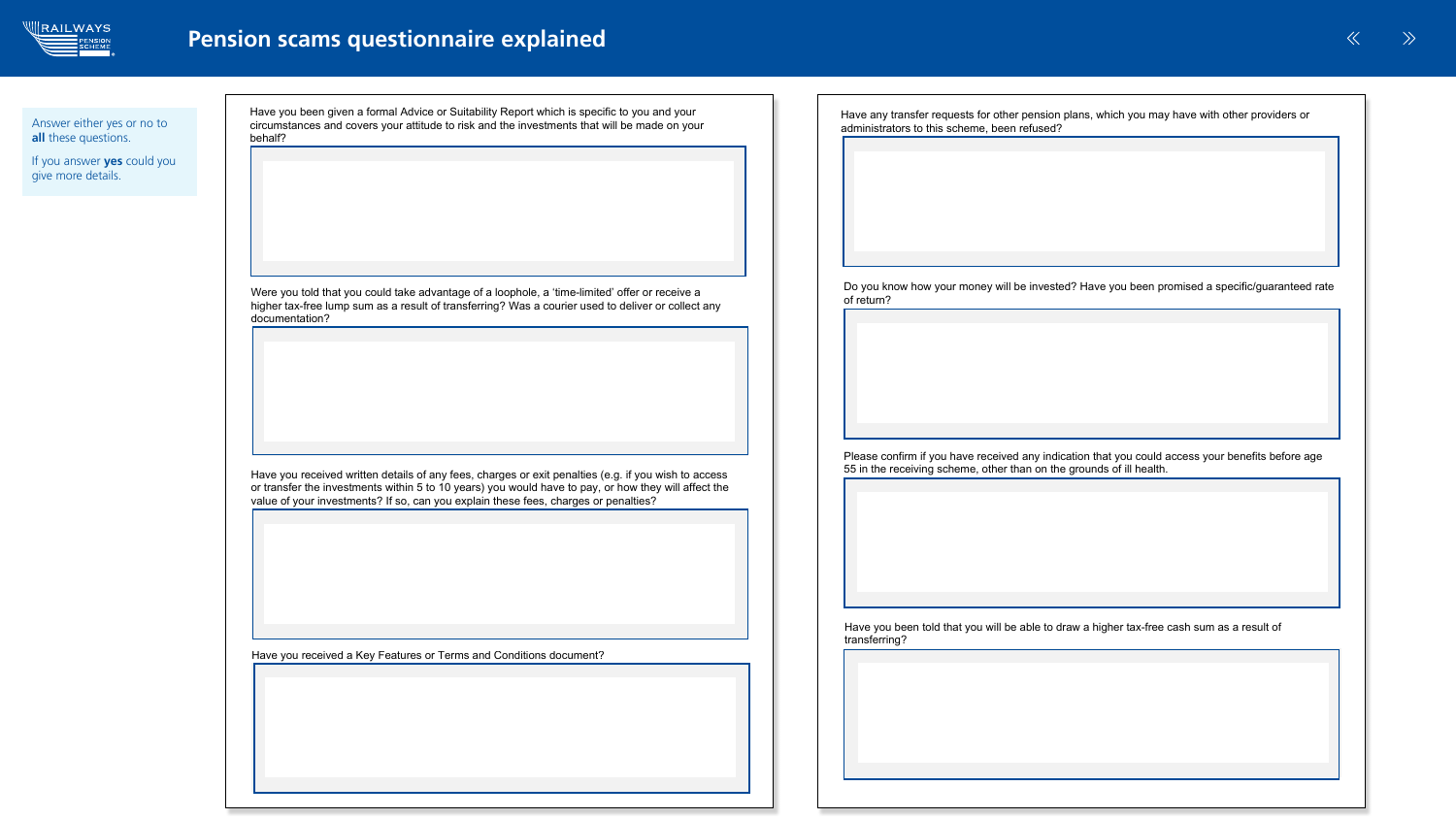

## Pension scams questionnaire explained

on. Due to recent changes in our processes, and advice provided by The Pension Regulator, we are What is your telephone number? Please provide at least one telephone number we can contact you required to make telephone contact with members before releasing the transfer payment.



What is your email address? Please provide at least one email address we can contact you on in

Will you be receiving any cash payment, bonus, commission or loan from the receiving scheme or Will you be receiving any cash payment, bonus, commission or loan from the receiving scheme or

Have you been informed that this transfer payment will give you the opportunity to invest in Have you been informed that this transfer payment will give you the opportunity to invest in